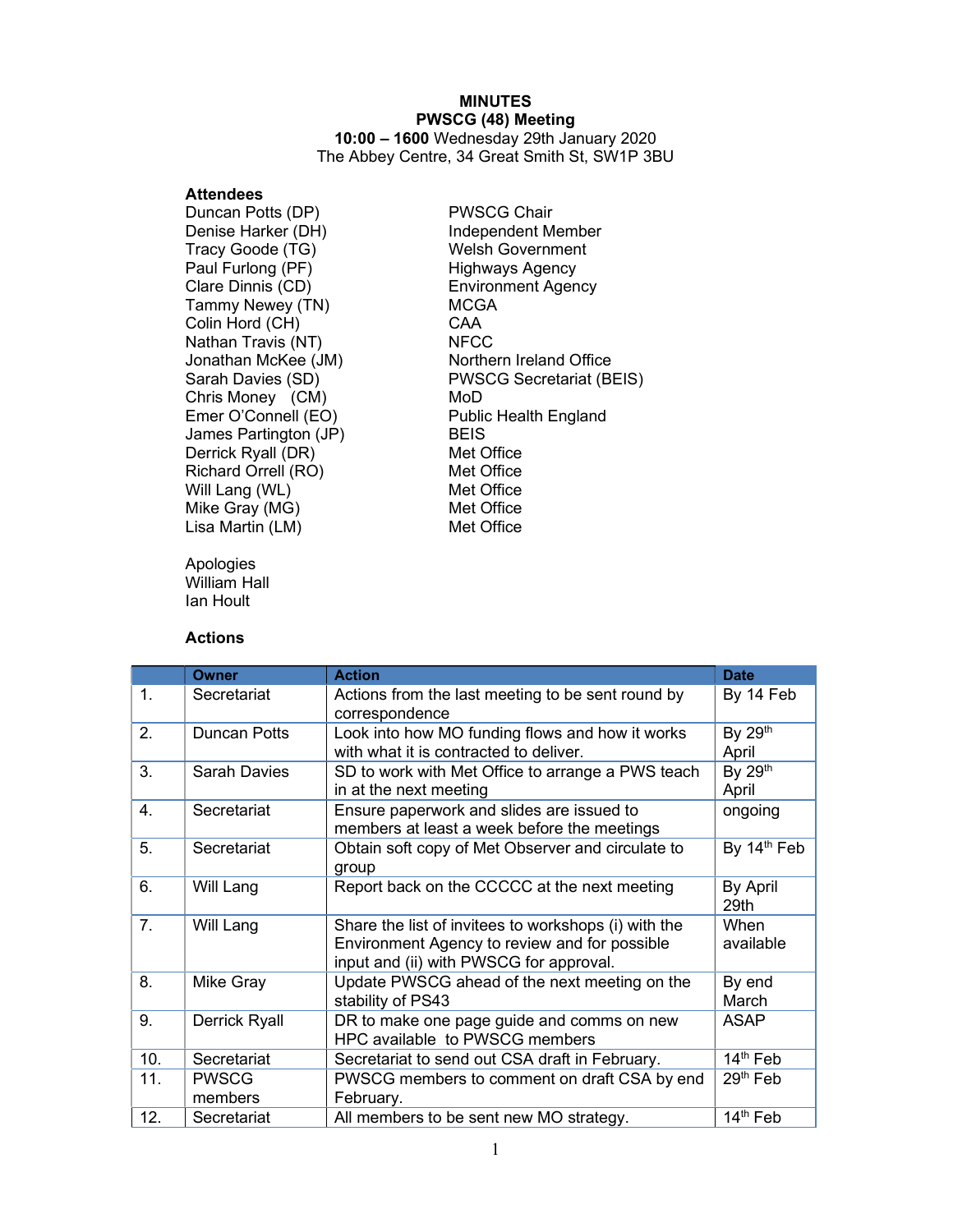## 1. Welcome & Introductions

DP opened the meeting by introducing himself as the newly appointed PWSCG Chair. Since his appointment he has visited the Met Office (MO), BEIS and met most of the PWSG in person, among other introductory meetings. Attendees introduced themselves to the group. Paul Riches was absent due to illness

### Open session including the Met Office

Following the in-camera session, MO attendees rejoined the group.

### 4.1 Minutes and actions from last meeting

The minutes were agreed, and actions will be circulated after the meeting

### 4.2 BEIS update

JP gave a BEIS update

- Following the General Election there have been no suggestions about MOG changes or reshuffles to date.
- Positive conversations taking place about the supercomputer; we are in a strong position to say positive things about it. The MO have done a good job of making a case for its need; however, there are some sensitivities around announcing it.
- R&D uplift positive signs from No. 10, with some interesting conversations taking place.
- Collaboration with Europe how the UK might engage in big collaborative programmes with Europe being discussed.
- This week an announcement made about the talent visa and changes to the tiers.
- Announcement of a £300m fund over 5 years to fund mathematical science research.
- UK R&D Place Strategy to be announced in the summer. Need to consider how we can play the MO into those narratives around place.
- ECMWF some interest in what's happening there
- Public appointments MO have some coming up, always a lot of political interest.

### 5 FY 19/20 Performance

WL, Head of Civil Contingencies Service, reported on the period October 2019 to end of January 2020

Generally, it has been a quiet winter. There were some rainfall anomalies. A fair number of Yellow but few Amber and no Red warnings.

WL explained the subjective verification Process, and went through the warnings over the past 3 months

October – false alarm for SE England

November – South Yorkshire floods – a well forecast event, that focussed on where the impacts would be.

However, the short notice amber warning was deemed poor guidance by the PWSCG secretariat during the subjective verification process. A discussion was then had about how useful are short notice ambers, and what would be the strategy for these sorts of warnings with the improvements in nowcasting.

January – Storm Brendan – JM commented that getting the message out was good. These events often generate a lot of public feedback. There was discussion about the different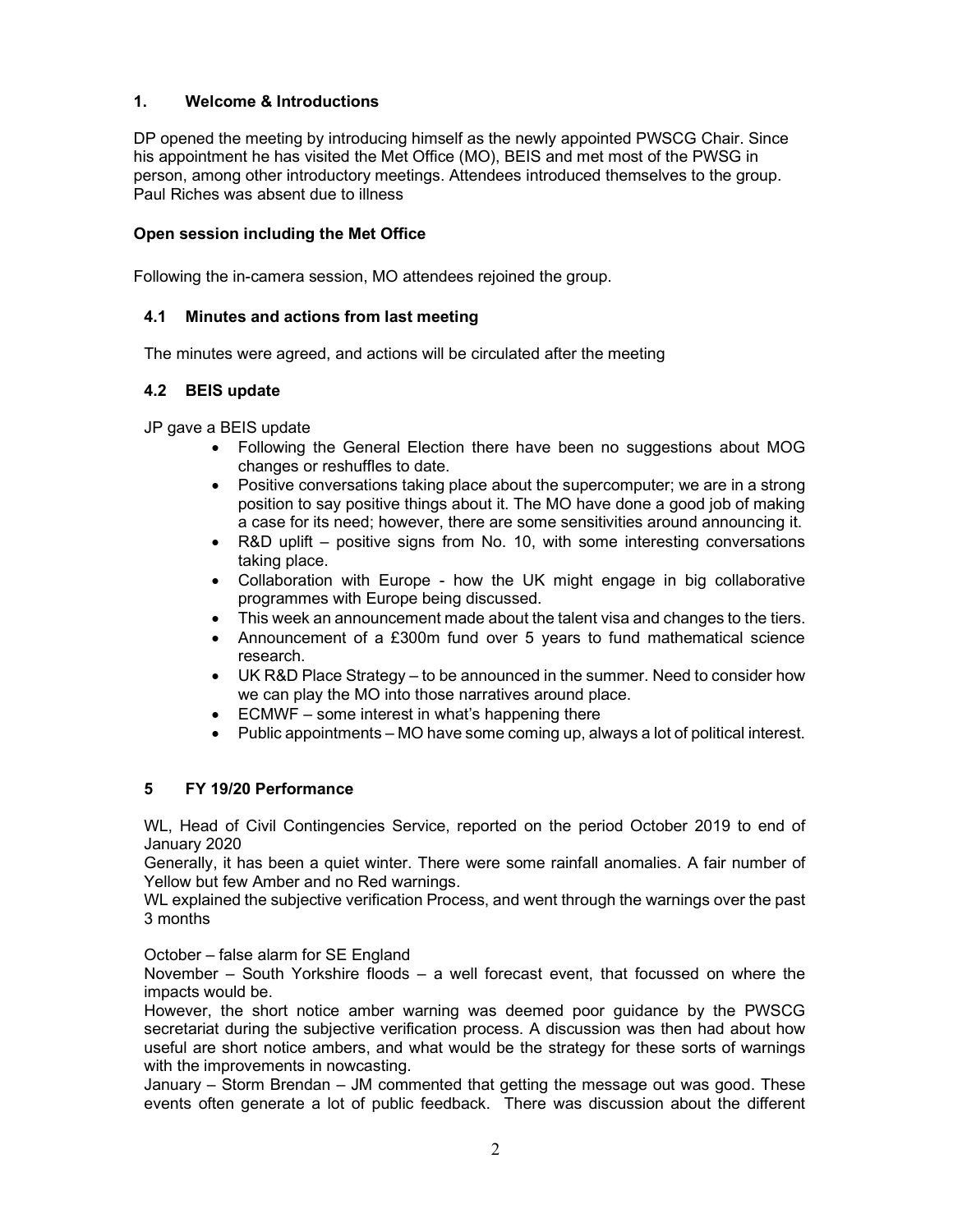colours of warning across the island of Ireland due to different warning systems north and south of the border.

NSWWS score of 78% was the last the MO reported. The average is over a three-year period. Due to the misses just discussed the average dropped to 74% (because of the 36-month rolling-mean) which is below the 75% end of year target. If there are no more Amber or Red warnings for the rest of the year, scores will rise. This should not drive forecaster behaviours. Outlook for the coming weeks – a mobile pattern.

# 5.2 Met Office update on public services

LM – performance over the October-December 2019 quarter and the Public Perception Survey.

First time climate change was included in the perception survey. MO sited as second best place to use for climate change information.

LM described the weather ready campaign, getting advice messages out through partners. Discussion was had around Met Office providing more advice as part of the warning service working with partners.

Enthusiast 2.1 with mapping capability will launch in March, beta version will launch in February. For the enthusiast who has some understanding of weather and meteorology, and who may be impacted by weather.

Public accuracy perception is affected by the way information is presented and the frequency. There is a need to educate the public on the actual accuracy of forecasts for them to judge MO accuracy. MO should make the public more aware of how accurate their forecasts are.

Accuracy perception – what are we asking about when we ask the question about accuracy?

Weather for schools has launched with curriculum linked teacher lesson plans – currently small funding by PWS, could this be linked more with dfe? Website 2.2 has launched in the past few months.

Climate change resources – launching in February.

# 5.3 Met Office update in warnings and civil contingencies

LRF's have indicated an increased appetite for climate change information and interpretation of the UKCP18 data set. The CC advisors are designing a package of training materials (Civil Contingencies Climate Change Communication Committee (CCCCC)). It is important these materials are joined up with other departments (eg EA/PHE/DA's).

# ACTION: WL to report back on the CCCCC at the next meeting

Hazard Damage demo (redesigned for mobiles) – launched November 2019. Discussion around the future of the different services (HM/enthusiast/Resilience Direct) and need for thought around the future of these different services

Six Responder workshops in the Summer to update users on:

- What's going on with nowcasting and heat, and other developments
- Review of longer term direction of the NSWWS service including information on actions, changes in behaviour etc
- Review of how warnings are used now the impact based warnings are 10 years old

## ACTION – Met Office to share the list of invitees to workshops (i) with the Environment Agency to review and for possible input and (ii) with PWSCG for approval.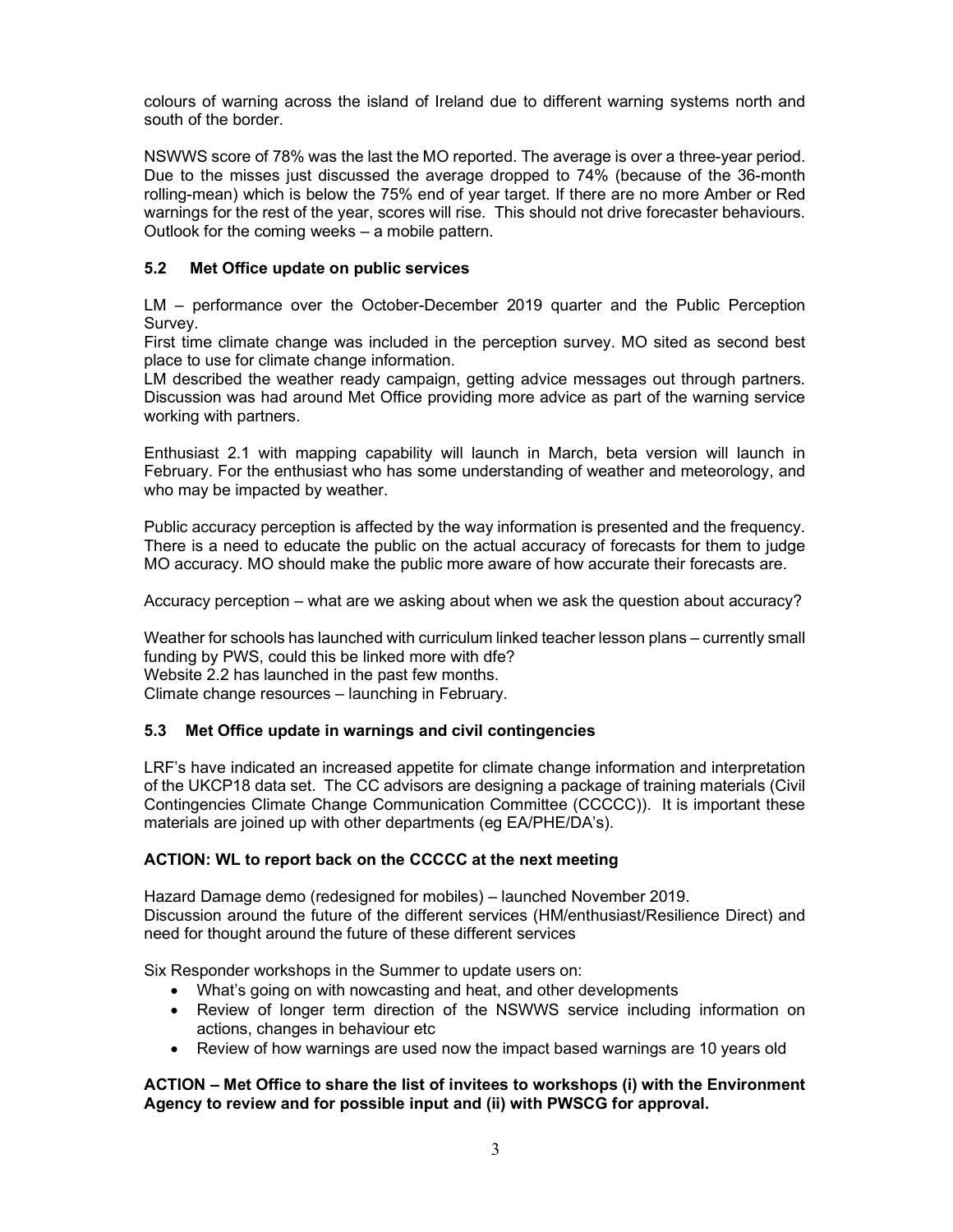# 5.4 Met Office update on Data, National Capability and International Commitments

UK's future with Copernicus could have impacts on PWS in future

PWSCG were asked whether they were content to sign-off PS43

DP commented that it doesn't appear that PS43 is in a steady state and the data used in the presentation was only over the period of a few days; a longer period would provide a better basis for a decision.

MG responded that the root cause of the (failures) issue was under investigation and they are therefore satisfied that matters are under control. They have the ability to roll-back the system if system failures continue.

Another five weeks of data would be useful to evidence stability.

The group agreed that they would defer sign-off pending confirmation that the root cause had been identified.

### DECISION: PWCSG will need to see five more weeks of stable data before they will sign off PS43

## ACTION: MG to update PWSCG ahead of the next meeting on the stability of PS43

RO - Data Milestones MS4.1 and MS6.4

Is the PWSCG content to approve and endorse roadmap MS6.4? Currently in tranche 2 (from now to June 2020)

### DECISION: PWSCG approves roadmap for MS6.4

### 5.5 Met Office update on next supercomputer

Derrick Ryall gave an update on the bid for supercomputing 2020+

Current HPC end of life September 2022 – tight timescales to announce, procure and develop new supercomputer.

Already a two-week delay due to Government announcements.

Implications for PWS: improved forecast and warning accuracy, driver for technology and infrastructure benefits, drive lifecycle management of PWS services and products to exploit new models.

Funding for this is not through PWS

Change management and aligning will be challenging

One page guide and comms will be made available to PWSCG members

### ACTION: DR to make one page guide and comms on new HPC available to PWSCG members

### 6 Future plans

### 6.1 Next CSA

The CSA is part business plan part customer agreement. This is an opportunity to refocus, but not for next year.

MG – Paul Riches note is self-explanatory, not much more to add. Internally, the MO will need to go through their own approval process for formal sign-off as well. That may impact the timeline, but the sign-off date is achievable, i.e. April 2020. Secretariat to send draft 1 page CSA draft for comment by the end of February This will be developed during March for sign off at Aprils PWSCG

### ACTION – Secretariat to send out CSA draft in February.